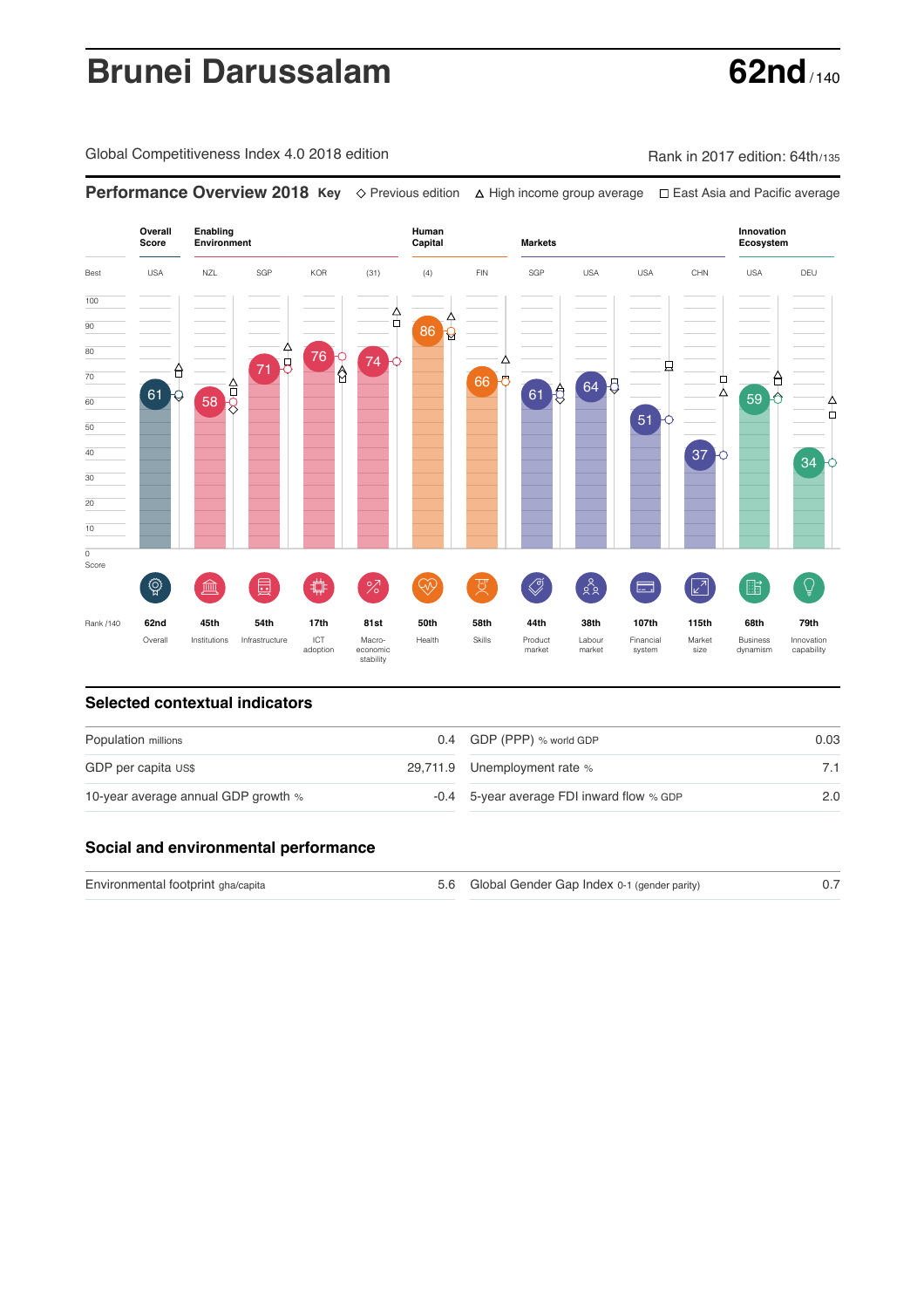# **Brunei Darussalam 62nd**/140

| <b>Index Component</b>                                                   | Value          | Score *                  | Rank/140 | <b>Best Performer</b>       |
|--------------------------------------------------------------------------|----------------|--------------------------|----------|-----------------------------|
| 寙<br>Pillar 1: Institutions 0-100 (best)                                 |                | 58.3 ↑                   | 45       | <b>New Zealand</b>          |
| 1.01 Organized crime 1-7 (best)                                          | 6.1            | 84.4 ↑                   | 6        | Finland                     |
| 1.02 Homicide rate /100,000 pop.                                         | 0.5            | $100.0 =$                | 8        | Multiple (9)                |
| 1.03 Terrorism incidence 0 (very high) -100 (no incidence)               | 100.0          | $100.0 =$                | 1        | Multiple (24)               |
| 1.04 Reliability of police services 1-7 (best)                           | 5.1            | 68.5 ↑                   | 43       | Finland                     |
| 1.05 Social capital 0-100 (high)                                         | n/a            | n/a                      | n/a      | Australia                   |
| 1.06 Budget transparency 0-100 (best)                                    | 7.7            | $7.7 =$                  | 135      | Multiple (2)                |
| 1.07 Judicial independence 1-7 (best)                                    | 3.9            | 48.7 ↓                   | 64       | Finland                     |
| 1.08 Efficiency of legal framework in challenging regulations 1-7 (best) | 2.2            | 19.4 $\sqrt{ }$          | 131      | Finland                     |
| 1.09 Freedom of the press 0-100 (worst)                                  | 51.5           | 48.5 ↑                   | 126      | Norway                      |
| 1.10 Burden of government regulation 1-7 (best)                          | 3.2            | $37.1 +$                 | 85       | Singapore                   |
| 1.11 Efficiency of legal framework in settling disputes 1-7 (best)       | 3.9            | 47.8 $\sqrt{ }$          | 58       | Singapore                   |
| 1.12 E-Participation Index 0-1 (best)                                    | 0.61           | 60.7 ↑                   | 92       | Multiple (3)                |
| 1.13 Future orientation of government 1-7 (best)                         | 4.1            | 51.6 $\sqrt{ }$          | 42       | Singapore                   |
| 1.14 Incidence of corruption 0-100 (best)                                | 62.0           | 62.0 ↑                   | 29       | New Zealand                 |
| 1.15 Property rights 1-7 (best)                                          | 4.3            | 54.3 $\sqrt{ }$          | 73       | Finland                     |
| 1.16 Intellectual property protection 1-7 (best)                         | 4.4            | 56.4 $\sqrt{ }$          | 57       | Finland                     |
| 1.17 Quality of land administration 0-30 (best)                          | 18.0           | 60.0 $\uparrow$          | 52       | Singapore                   |
| 1.18 Strength of auditing and reporting standards 1-7 (best)             | 4.4            | 56.7 ↓                   | 82       | Finland                     |
| 1.19 Conflict of interest regulation 0-10 (best)                         | 6.7            | $67.0 =$                 | 32       | Multiple (2)                |
| 1.20 Shareholder governance 0-10 (best)                                  | 6.3            | 63.0 ↑                   | 45       | Kazakhstan                  |
| 員<br>Pillar 2: Infrastructure 0-100 (best)                               |                | 71.3 ↑                   | 54       | Singapore                   |
| 2.01 Road connectivity index 0-100 (best)                                | 78.1           | $78.1 =$                 | 36       | <b>United States</b>        |
| 2.02 Quality of roads 1-7 (best)                                         | 4.9            | 65.5 $\uparrow$          | 32       | Singapore                   |
| 2.03 Railroad density km of roads/square km                              | n/a            | n/a                      | n/a      | Multiple (20)               |
| 2.04 Efficiency of train services 1-7 (best)                             | 3.6            | 43.0 $\sqrt{ }$          | 56       | Switzerland                 |
| 2.05 Airport connectivity score                                          | 11,871.6       | 33.8 $\sqrt{ }$          | 91       | Multiple (8)                |
| 2.06 Efficiency of air transport services 1-7 (best)                     | 4.6            | 60.0 $\uparrow$          | 66       | Singapore                   |
| 2.07 Liner Shipping Connectivity Index 0-157.1 (best)                    | 6.6            | 6.6 $\downarrow$         | 102      | Multiple (4)                |
| 2.08 Efficiency of seaport services 1-7 (best)                           | 4.1            | $51.7$ ↑                 | 67       | Singapore                   |
| 2.09 Electrification rate % pop.                                         | 100.0          | 100.0 $\uparrow$         | 1        | Multiple (66)               |
| 2.10 Electric power transmission and distribution losses % output        | 6.4            | $97.5$ ↑                 | 34       | Multiple (9)                |
| 2.11 Exposure to unsafe drinking water % pop.                            | 2.4            | 99.6 $\sqrt{ }$          | 28       | Multiple (23)               |
| 2.12 Reliability of water supply 1-7 (best)                              | 5.6            | 76.2 ↑                   | 48       | Switzerland                 |
| O<br>Pillar 3: ICT adoption 0-100 (best)                                 |                | 76.2 ↑                   | 17       | Korea, Rep.                 |
| 3.01 Mobile-cellular telephone subscriptions /100 pop.                   | 127.1          | $100.0 =$                | 45       | Multiple (68)               |
| 3.02 Mobile-broadband subscriptions /100 pop.                            | 126.6          | n/a                      | 11       | <b>United Arab Emirates</b> |
| 3.03 Fixed-broadband Internet subscriptions /100 pop.                    | 9.6            | 19.2 ተ                   | 75       | Switzerland                 |
| 3.04 Fibre Internet subscriptions /100 pop.                              | 6.2            | n/a                      | 30       | Korea, Rep.                 |
| 3.05 Internet users % pop.                                               | 90.0           | $90.0 \text{ } \Upsilon$ | 13       | Iceland                     |
| ℅<br>Pillar 4: Macroeconomic stability 0-100 (best)                      | $\overline{a}$ | 73.7 ↑                   | 81       | Multiple (31)               |
| 4.01 Inflation annual % change                                           | $-0.4$         | $97.4$ ↑                 | 98       | Multiple (74)               |
| 4.02 Debt dynamics 0-100 (best)                                          | 50.0           | $50.0 =$                 | 64       | Multiple (36)               |
| Qÿ<br>Pillar 5: Health 0-100 (best)                                      | ÷              | $85.9$ ^                 | 50       | Multiple (4)                |
| 5.01 Healthy life expectancy years                                       | 67.5           | 85.9 ↑                   | 49       | Multiple (4)                |
|                                                                          |                |                          |          |                             |
| 섯<br>Pillar 6: Skills 0-100 (best)                                       | ÷              | 66.0 $\sqrt{ }$          | 58       | Finland                     |
| 6.01 Mean years of schooling Years                                       | 8.8            | $58.5 =$                 | 78       | Finland                     |
| 6.02 Extent of staff training 1-7 (best)                                 | 4.0            | 50.0 $\sqrt{ }$          | 61       | Switzerland                 |
| 6.03 Quality of vocational training 1-7 (best)                           | 4.3            | 55.0 $\uparrow$          | 54       | Switzerland                 |
| 6.04 Skillset of graduates 1-7 (best)                                    | 4.3            | 55.6 个                   | 49       | Switzerland                 |
| 6.05 Digital skills among population 1-7 (best)                          | 4.7            | 61.0 ↑                   | 46       | Sweden                      |
| 6.06 Ease of finding skilled employees 1-7 (best)                        | 3.6            | 43.7 $\sqrt{ }$          | 108      | <b>United States</b>        |
| 6.07 School life expectancy Years                                        | 14.5           | 80.4 $\sqrt{ }$          | 64       | Multiple (9)                |
| 6.08 Critical thinking in teaching 1-7 (best)                            | 3.7            | 44.4 1                   | 52       | <b>United States</b>        |
| 6.09 Pupil-to-teacher ratio in primary education Ratio                   | 10.2           | 99.5 $\sqrt{ }$          | 9        | Multiple (6)                |